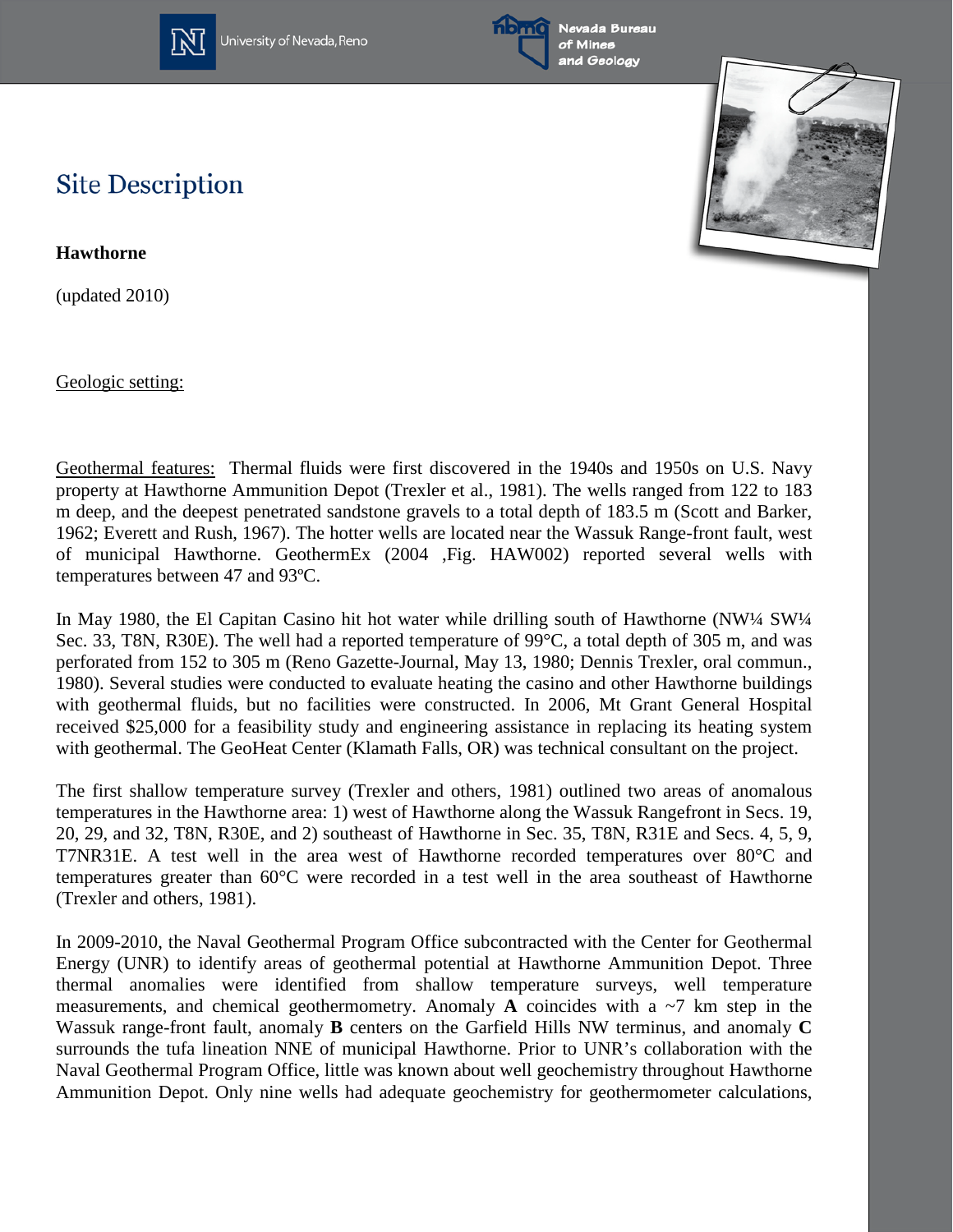







despite numerous recorded well temperatures, and seven of these localized along the south Walker Lake shoreline.

Anomaly **A** extends from the base of Corey Creek Canyon north to Cat Creek (Hinz et al., 2010). Structural surveys identified this part of the Wassuk Range as the zone of highest geothermal potential. Hinz et al. (2010) recommended drilling in the highly-faulted Cat Creek right step, which has high Holocene slip rates relative to the Wassuk range-front fault, and major damage zones in the footwall (i.e., may serve as an excellent reservoir rock).

Well temperatures drop east of the range-front, indicating localized fracture / flow patterns. Well MC-5, 3.5 km east of Corey Creek Canyon, is 32°C, versus boiling-range temperatures 1.5–2.5 km east of the range-front at El Capitan, Maples #1, and navy test wells HWAAD-2A and -3. Similarly, wells 2–3 km east of Cat Creek (HHT-1, Quarters B, and IPRMW53) have temperatures of 40.3°– 64.4°C, much warmer than wells 3.5 km east (WO-6, IRPMW54, and IRPMW55) at 30.1°–32.1°C. These localized shifts are also evident in boron and lithium concentrations, calculated temperature gradients, and total dissolved solids concentrations (Penfield et al., 2010).

Geothermometer values near Cat Creek are low, with an average value of  $79 \pm 9.2$ °C (Na-K-Ca-Mg). However, these wells exhibit anomalous boron and lithium, and the highest heat gradients in Hawthorne (well IPRMW53, for example, has a gradient of  $589 \pm 7.3^{\circ}$ C/km). Low geothermometry could be related to catchment runoff, flowing eastward from Cat Creek, diluting the geochemical signal. Low total dissolved solids support the idea of catchment-related dilution.

A second anomaly **B** centers on the Garfield Hills NW terminus, delineated by a 2m temperature survey (Kratt et al., 2010). No wells fall within this anomaly, but 2.5 km west, wells IRPMW38 and IRPMW39 have high cation geothermometry at  $121^{\circ}\text{C} \pm 2.3^{\circ}\text{C}$  and  $129^{\circ}\text{C} \pm 5.2^{\circ}\text{C}$ , respectively. (Neither well has measured temperatures or silica concentrations.) Well HWAD-3, 2.5 km southwest of the anomaly, has temperatures of  $37.8 \pm 3.2$ °C and geothermometers of  $94.5 \pm 15.1$ °C (Na-K-Ca-Mg) and  $86.2 \pm 16.7$ °C (chalcedony). 4 km south of the anomaly, HHT-2 has an anomalously high temperature at 63°C (Penfield et al., 2010).

A third anomaly **C** traces the tufa lineation identified by Bell and Hinz (2010), NNE of municipal Hawthorne. Wells in anomaly **C** have consistently warm temperatures and elevated total dissolved solids. This distribution is far more diffuse than the compartmentalized Wassuk range-front pattern. There are two anomalous geothermometers (Na-K-Ca-Mg) in this cluster and 16 thermal wells: 8 wells range from 20°- 28°C, and 8 from 28°- 37°C. The elevated geothermometers were calculated for wells IRPMW32 (136.9  $\pm$  2.3°C) and IRPMW30 (132.6  $\pm$  3.7°C). The other 12 wells with cation geothermometers have values between 90° - 110°C, with two 70°C exceptions. Well HAAD-7 has